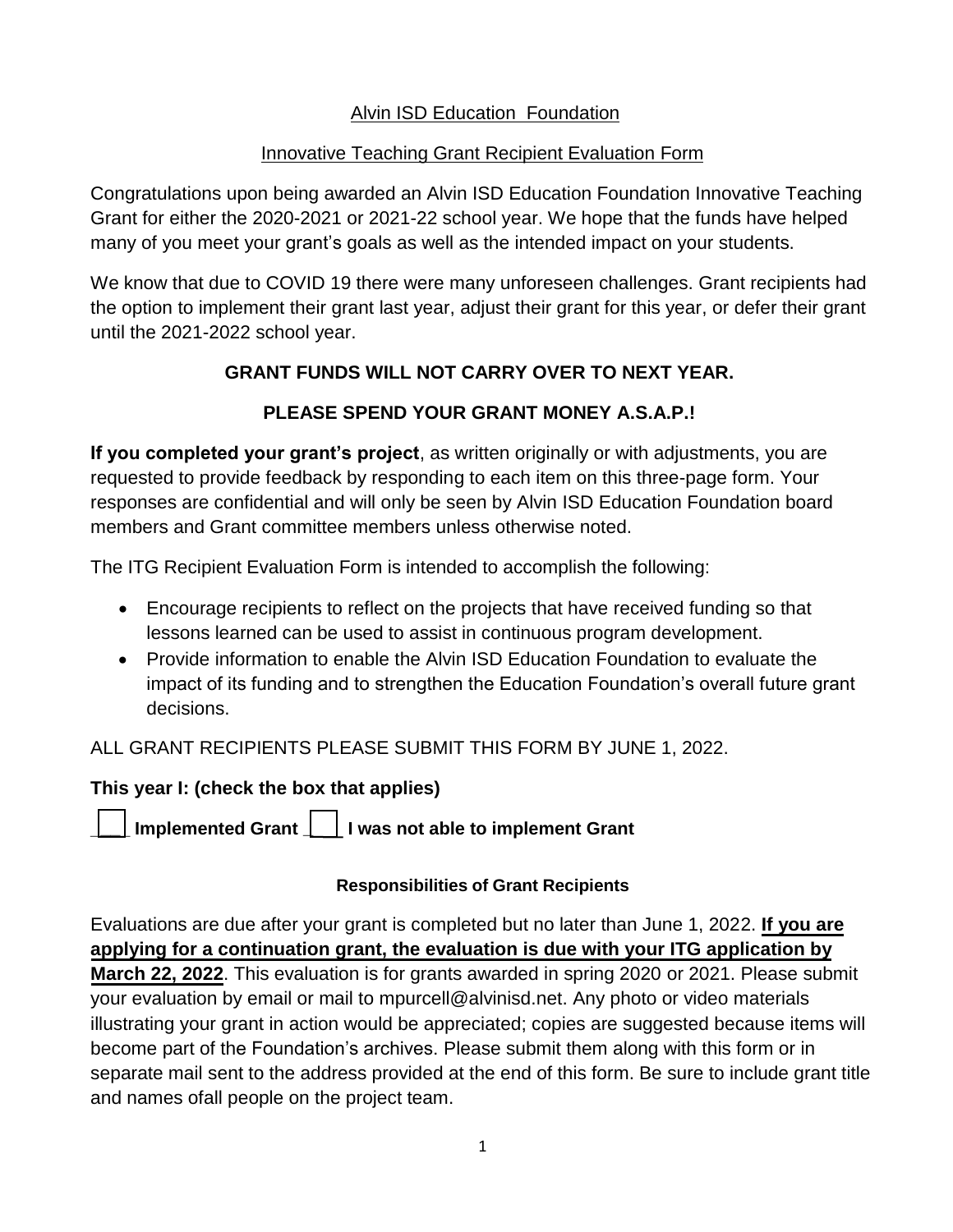#### **Your evaluation must be received before future applications for grants will be considered.**

1. Please provide a brief description / abstract of your project using no more than 100 words. This section is **very** important as it will be used to publish the kinds of projects that are funded when the Foundation advertises and markets its Innovative Teaching Grants annual project.

|                               |                               | 2. Using your evaluation criteria for student success, would you categorize your project as |              |
|-------------------------------|-------------------------------|---------------------------------------------------------------------------------------------|--------------|
| $\Box$ Verv successful $\Box$ | $\perp$ Moderately successful | Somewhat successful                                                                         | Unsuccessful |

If you marked somewhat successful or unsuccessful, what changes would you recommend to assure greater success?

| 3. Are there plans to replicate this project in other classrooms at your campus? $\Box$ yes $\Box$ no |  |  |
|-------------------------------------------------------------------------------------------------------|--|--|
| If so, how?                                                                                           |  |  |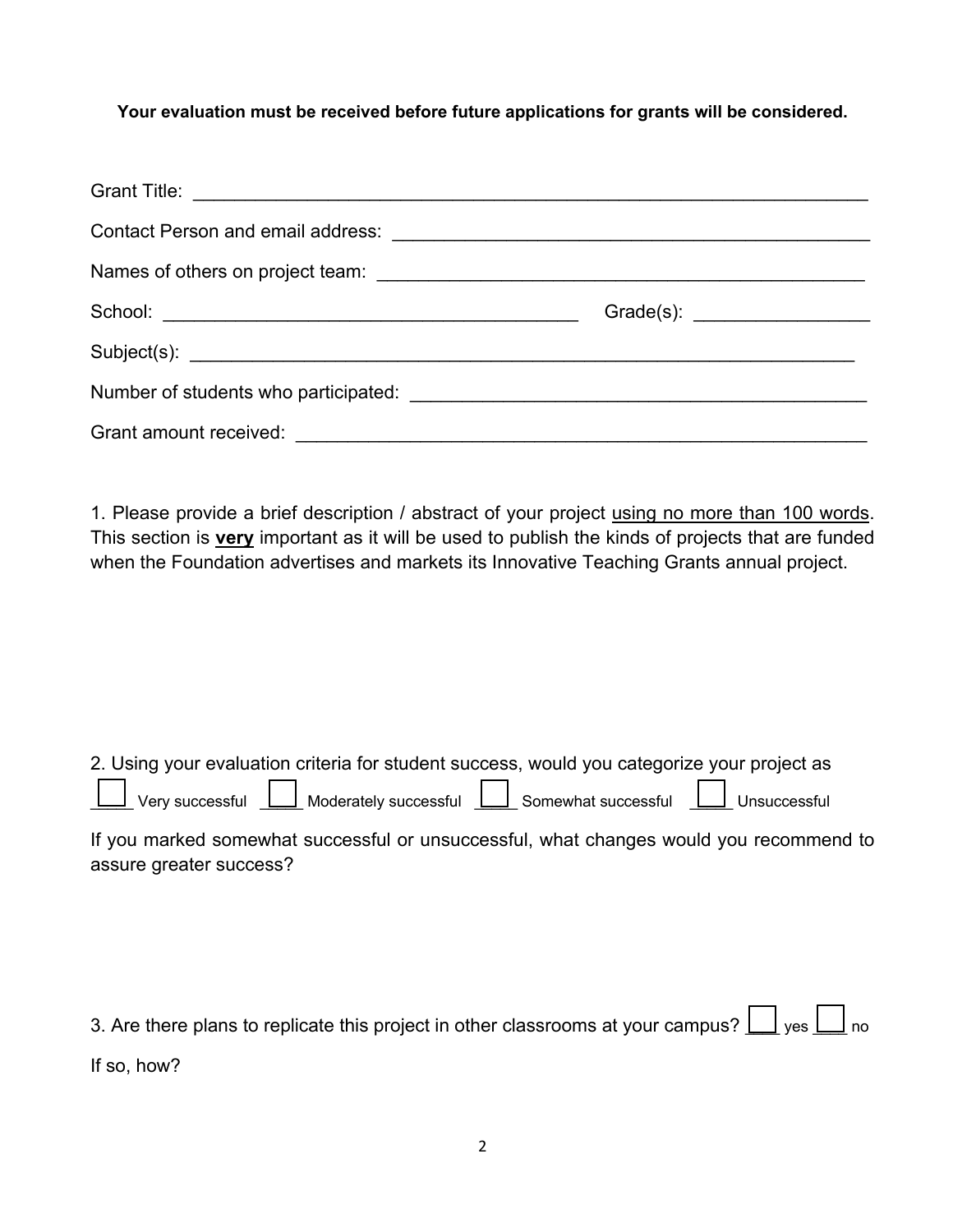4. Are you planning to continue this project?

If so, how? If not, why?

5. Include at least one specific story of how the project touched one or more students' learning experience. Quotes are acceptable. Use first names only or change the names of students.

| 6. Were there any unexpected outcomes? $\boxed{\phantom{1}}$ yes $\phantom{1}\boxed{\phantom{1}}$ no |  |  |
|------------------------------------------------------------------------------------------------------|--|--|
| Please elaborate in the space provided.                                                              |  |  |

7. Would you be willing to share (in print, video, live testimonials) your experience with other teachers and/or community organizations about the impact that the grant had on your teaching success?  $\Box$  yes  $\Box$  no

| Please mark your preference(s): | in print | video | live testimonial |
|---------------------------------|----------|-------|------------------|
|---------------------------------|----------|-------|------------------|

8. Was the Alvin ISD Education Foundation recognized as providing the funds for your project? Please identify the ways.